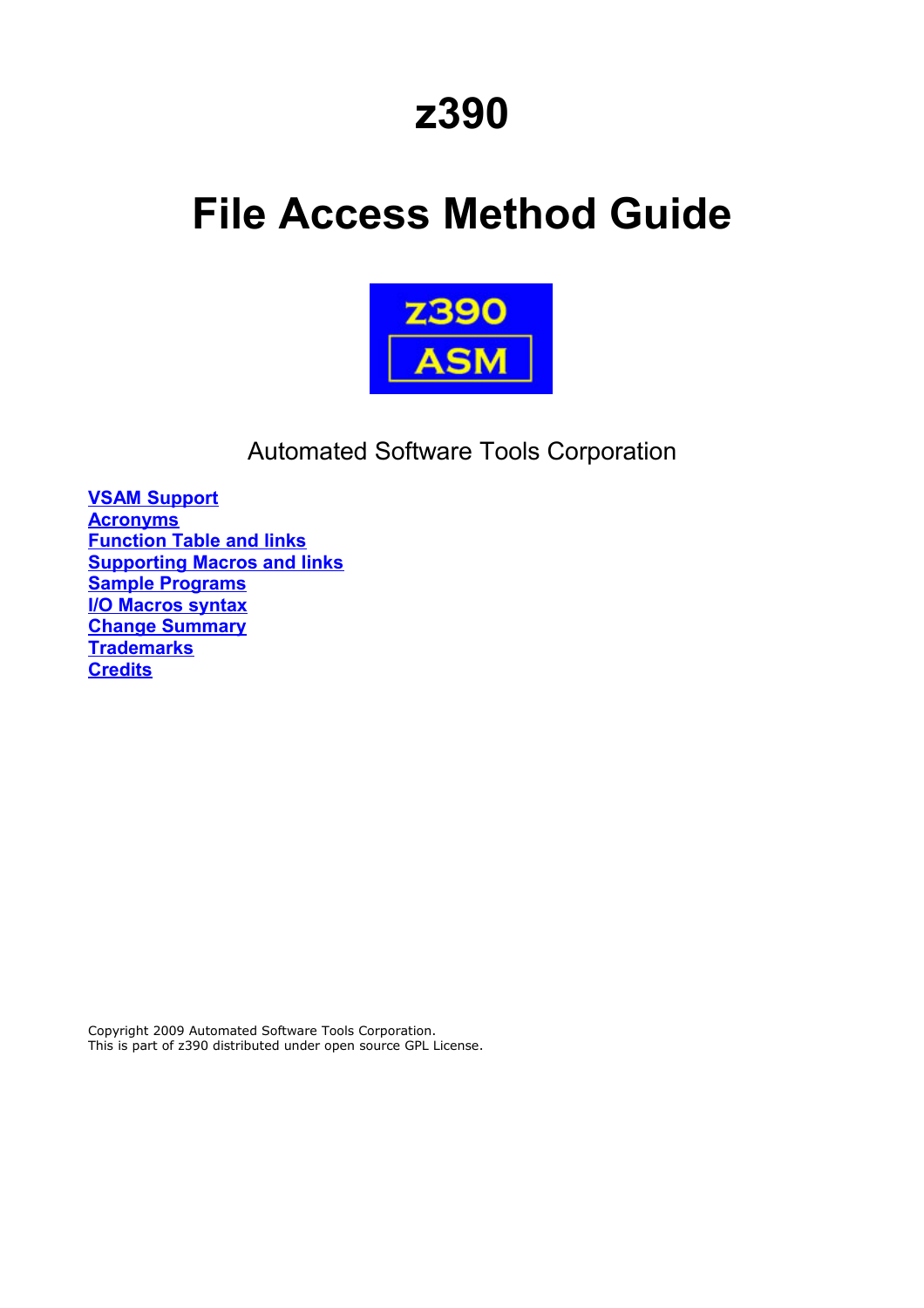#### <span id="page-1-0"></span>**VSAM support**

The macros GET, PUT and POINT can be used for VSAM access with the parameter RPL=rpladdress. These are not documented here, please refer to the **[z390\\_VSAM\\_User\\_Guide.](http://www.z390.org/z390_VSAM_User_Guide.pdf)**

#### <span id="page-1-1"></span>**Acronyms**

BDW -- Block Descriptor Word Only used for RECFM=VB files. A 4-byte field of the form H'blocklength',H'0' The blocklength includes the length of the BDW.

RDW -- Record Descriptor Word Used for all variable files. A 4-byte field of the form H'recordlength',H'0' The recordlength includes the length of the RDW. The program must set this field correctly for output, and expect it on input.

CRLF -- Carriage Return, Line Feed

 A term for the hex string X'0D0A' (ASCII) or X'0D25' (EBCDIC). Now commonly used to terminate a text record.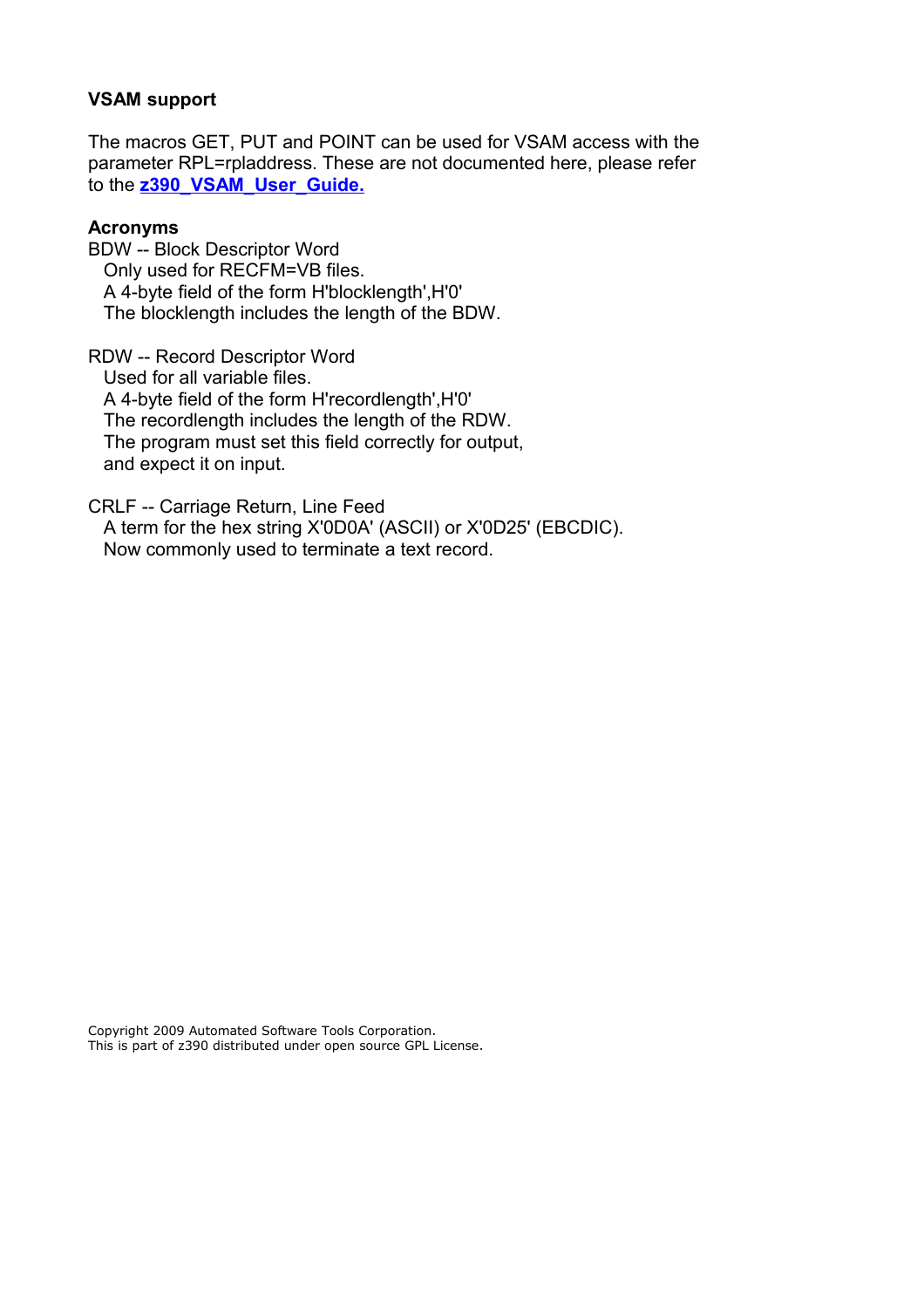## <span id="page-2-2"></span>**Function Table**

| <b>SVC</b> |            | <b>FUNCTION</b>    |
|------------|------------|--------------------|
| <b>DEC</b> | <b>HEX</b> |                    |
| 19         | 13         | <b>OPEN</b>        |
| 19         | 13         | <b>OPEN (VSE)</b>  |
| 20         | 14         | <b>CLOSE</b>       |
| 20         | 14         | <b>CLOSE (VSE)</b> |
| 151        | 97         | <b>GET</b>         |
| 152        | 98         | <b>PUT</b>         |
| 153        | 99         | <b>READ</b>        |
| 154        | 9Α         | <b>WRITE</b>       |
| 155        | 9Β         | <b>CHECK</b>       |
| 156        | 9C         | <b>POINT</b>       |

## <span id="page-2-1"></span>**Supporting Macros**

| <b>DCB</b>     | Define a file          |
|----------------|------------------------|
| <b>DCBD</b>    | DCB structure (DSECT)  |
| <b>DCBE</b>    | <b>DCBE</b> fields     |
| <b>DECBD</b>   | DECB structure (DSECT) |
| <b>IHADCBE</b> | DCBE structure (DSECT) |
|                |                        |
| <b>DTFSD</b>   | Define a file (VSE)    |
| <b>DTFPR</b>   | Define a file (VSE)    |

## <span id="page-2-0"></span>**Sample Programs**

The z390 folder rt\test contains many examples of File I/O usage and have the generic name of TESTDCB?.MLC.

Copyright 2009 Automated Software Tools Corporation. This is part of z390 distributed under open source GPL License.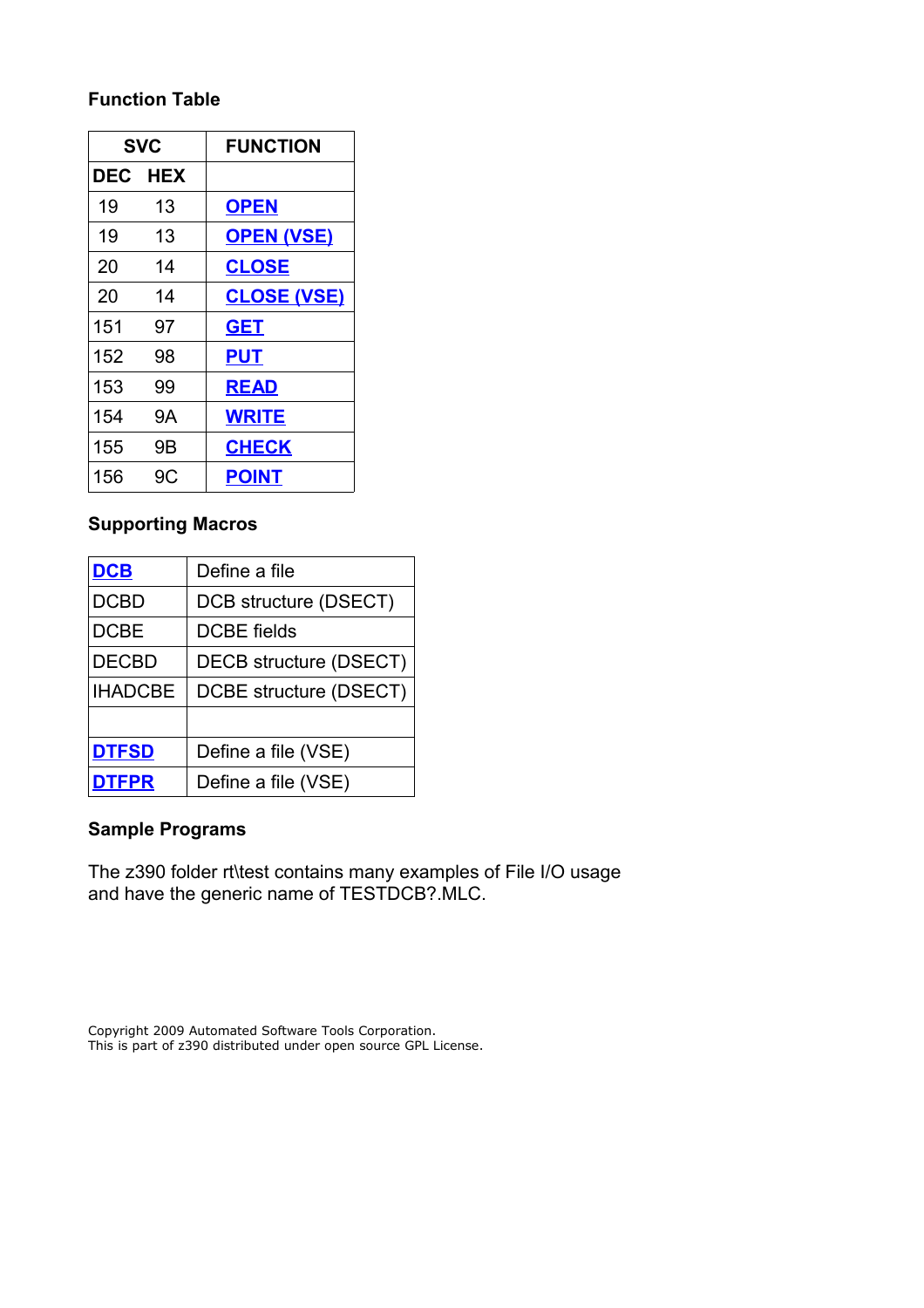### <span id="page-3-0"></span>**DCB**

z390 supports sequential and random access to files.

To access a file, a data control block (DCB) must be defined.

All programs that use the File I/O macros must include the DCBD DSECT, so a typical program end might be:

 DCBD EQUREGS END

Add the DECBD DSECT if you are using READ or WRITE.

Some of the parameters may be set before and/or after OPEN. The individual descriptions indicate this.

label DCB DSORG=PS, EODAD=0, RECFM=FB, DDNAME=, MACRF=GM, SYNAD=0, BLKSIZE=0, LRECL=0, DCBE=, RECORD=0, DSNAME=0

EXLST is currently unsupported.

'label' is the file identifier, the DCB name, which is used in all the file I/O macros.

DDNAME DSECT=DCBDDNAM Type=CL8 Default=CL8'label' DSNAME DSECT=DCBDSNAM Type=A No default Can these be set in the DCB prior to OPEN: Yes Can these be set in the DCB after OPEN : No

 Only one of these parameters may be set in the DCB. If both parameters are set in the program prior to open, the DSNAME will take precedence.

Copyright 2009 Automated Software Tools Corporation. This is part of z390 distributed under open source GPL License.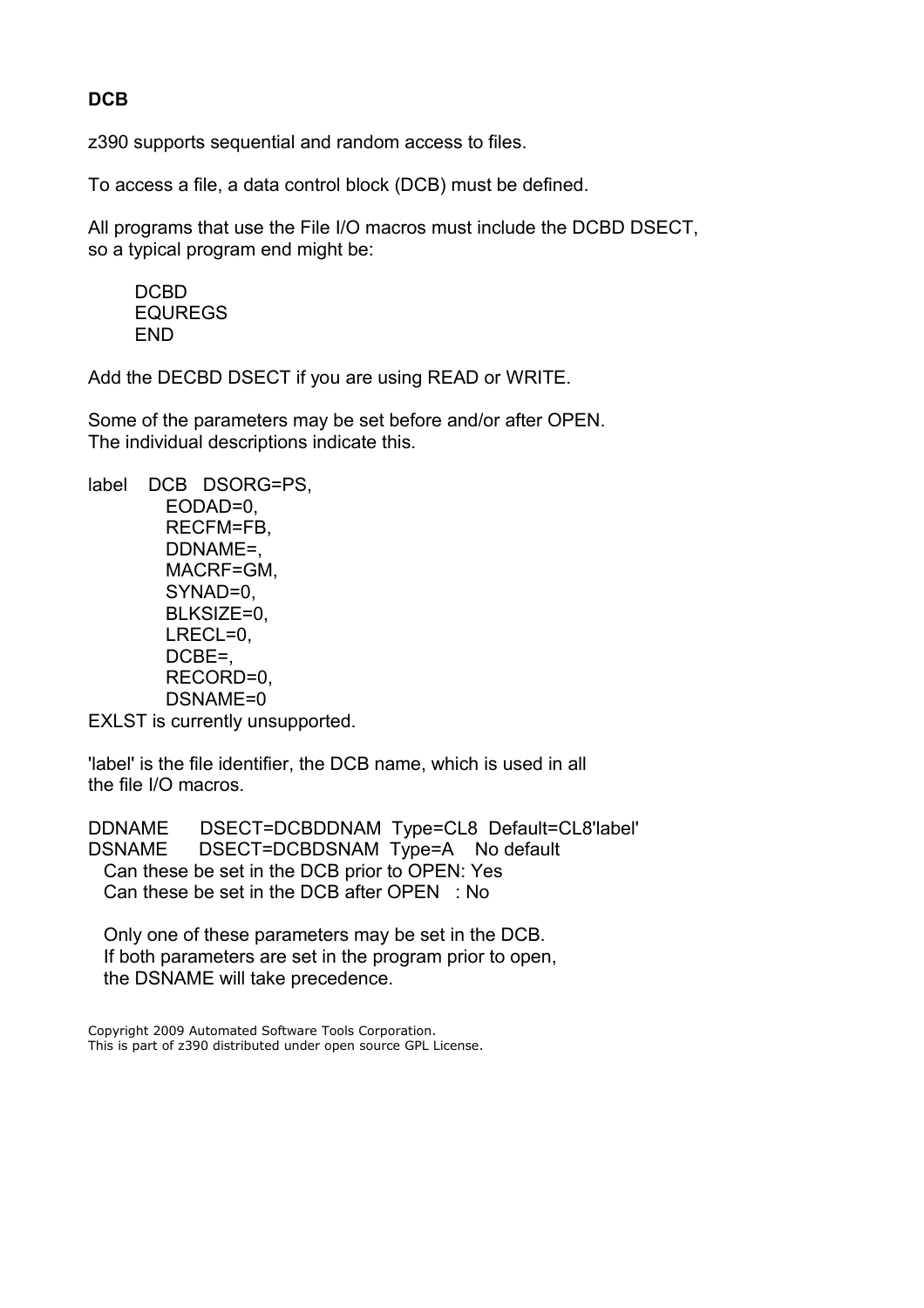When DDNAME is specified, a SET variable will point to the path and file that is to be opened.

 Within a program the GETENV macro can be used to extract the SET variable. See the "Macro and Services Guide" for full details.

 eg. MYDCB DCB DDNAME=MYDATA, ...

 For execution, set up a .BAT (Batch) file... SET MYDATA=drive:\path\file CALL EZ390 drive:\path\program parms

 DSNAME is a label defined in the program which has the file spec. The file spec must terminate with X'00' or be defined as a double-quoted string within a standard C-type constant.

 eg. MYDCB DCB DSNAME=MYDATA, ... ...

MYDATA DC C'drive:\path\file',X'00'

MYDATA DC C'"drive:\path\file"'

or

MACRF DSECT=DCBMACRF Coded Default=GM Can this be set in the DCB prior to OPEN: Yes, but not recommended Can this be set in the DCB after OPEN : No

 MACRF=GM Get Move, use the GET macro to read a record Use for standard (QSAM) file read

 MACRF=PM Put Move, use the PUT macro to write a record Use for standard (QSAM) file write

 MACRF=R Read Mode. Use READ/CHECK to read a record. Use POINT for positioning.

 MACRF=W Write Mode. Use WRITE/CHECK to write or update a record. Use POINT for positioning.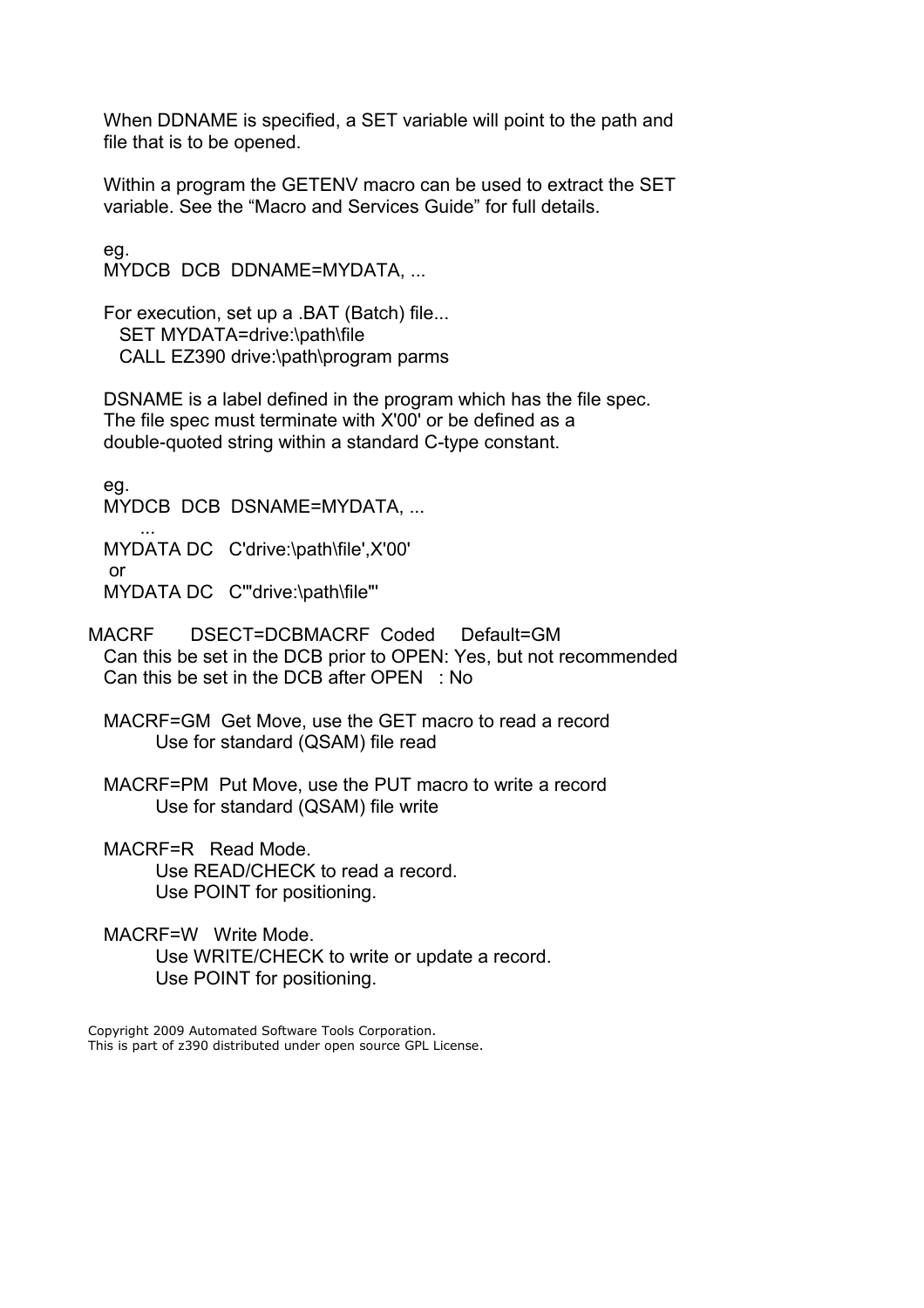MACRF=RW Update Mode. Use READ/WRITE/CHECK to read, write or update a record. Use POINT for positioning.

DSORG DSECT=DCBDSORG Coded Default=PS Can this be set in the DCB prior to OPEN: Yes, but not recommended Can this be set in the DCB after OPEN : No

 DSORG=PS Physical Sequential The only option at present, can be omitted.

RECFM DSECT=DCBRECFM Coded Default=FB Can this be set in the DCB prior to OPEN: Yes, but not recommended Can this be set in the DCB after OPEN : No

 RECFM=F Fixed Translation: None

> Input: Records are read LRECL at a time.

 Output: Records are written LRECL at a time.

 RECFM=FB Fixed Blocked Translation: None

> Input and MACRF=GM: Records are read LRECL at a time out of BLKSIZE.

 Input and MACRF=R or RW: The whole block is read.

 Output and MACRF=PM: Records are written LRECL at a time into BLKSIZE. CLOSE may write a short block.

 Output and MACRF=W or RW: The whole block is written.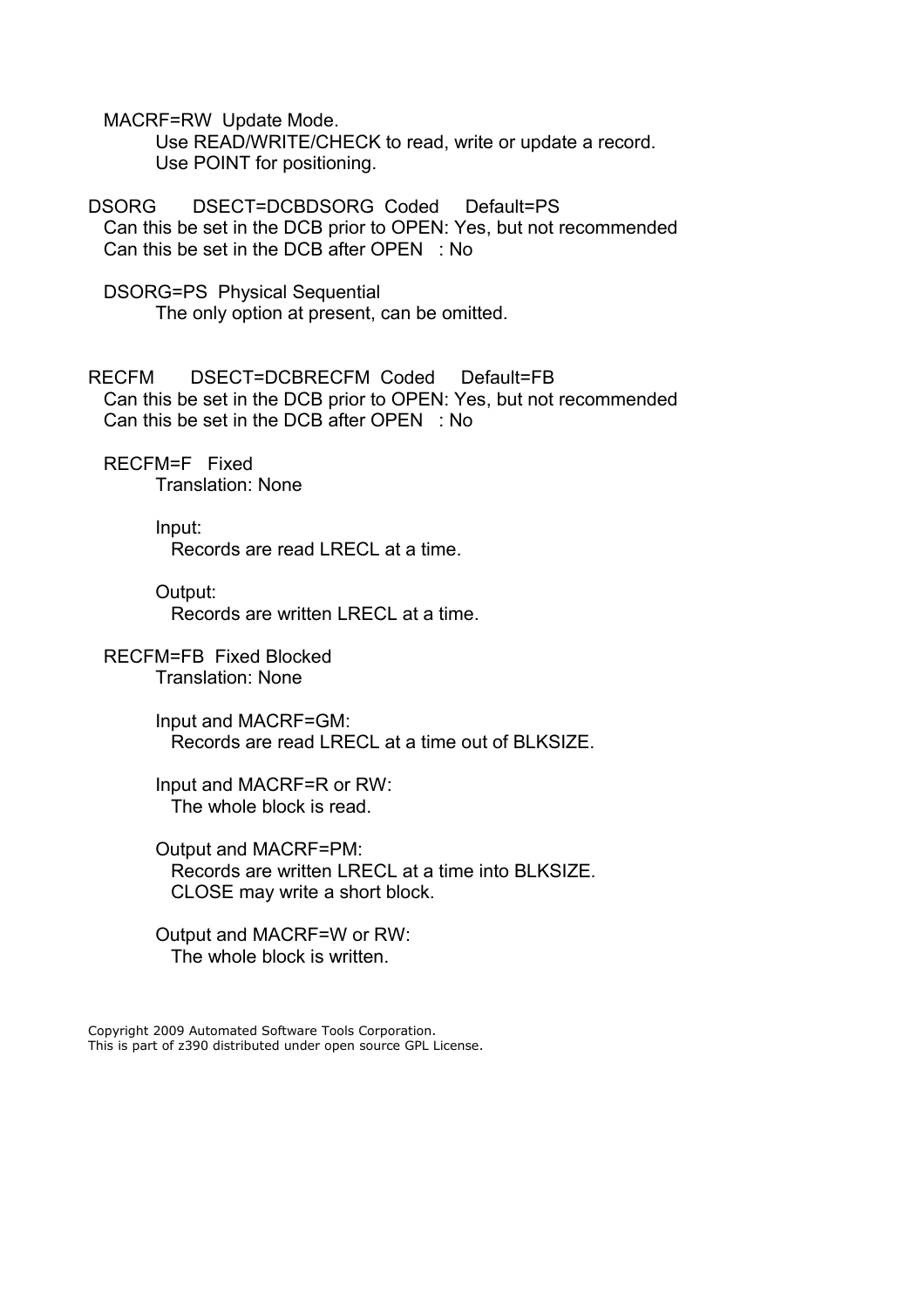RECFM=V Variable

Translation: None

#### Input:

Each record is prefixed by the RDW.

 The receiving area must be big enough for the largest RDW+record.

 If the RDW indicates a record size larger than LRECL, abend S013 will occur.

#### Output:

Each record must be prefixed by the RDW.

## RECFM=VB Variable Blocked

Translation: None

Input and MACRF=GM:

Each record is prefixed by the RDW.

 The receiving area must be big enough for the largest RDW+record.

 If the RDW indicates a record size larger than LRECL, abend S013 will occur.

Input and MACRF=R or RW:

 The whole block is read, prefixed by the BDW. The receiving area must be big enough for the largest BDW+block.

 If the BDW indicates a block size larger than BLKSIZE, abend S013 will occur.

#### Output and MACRF=PM:

 Each record must be prefixed by the RDW. CLOSE will write the last block. Each block written will have the BDW automatically inserted at the start.

 Output and MACRF=W or RW: Each block must be prefixed by the BDW.

 RECFM=FT Fixed ASCII text Translation: In ASCII mode: None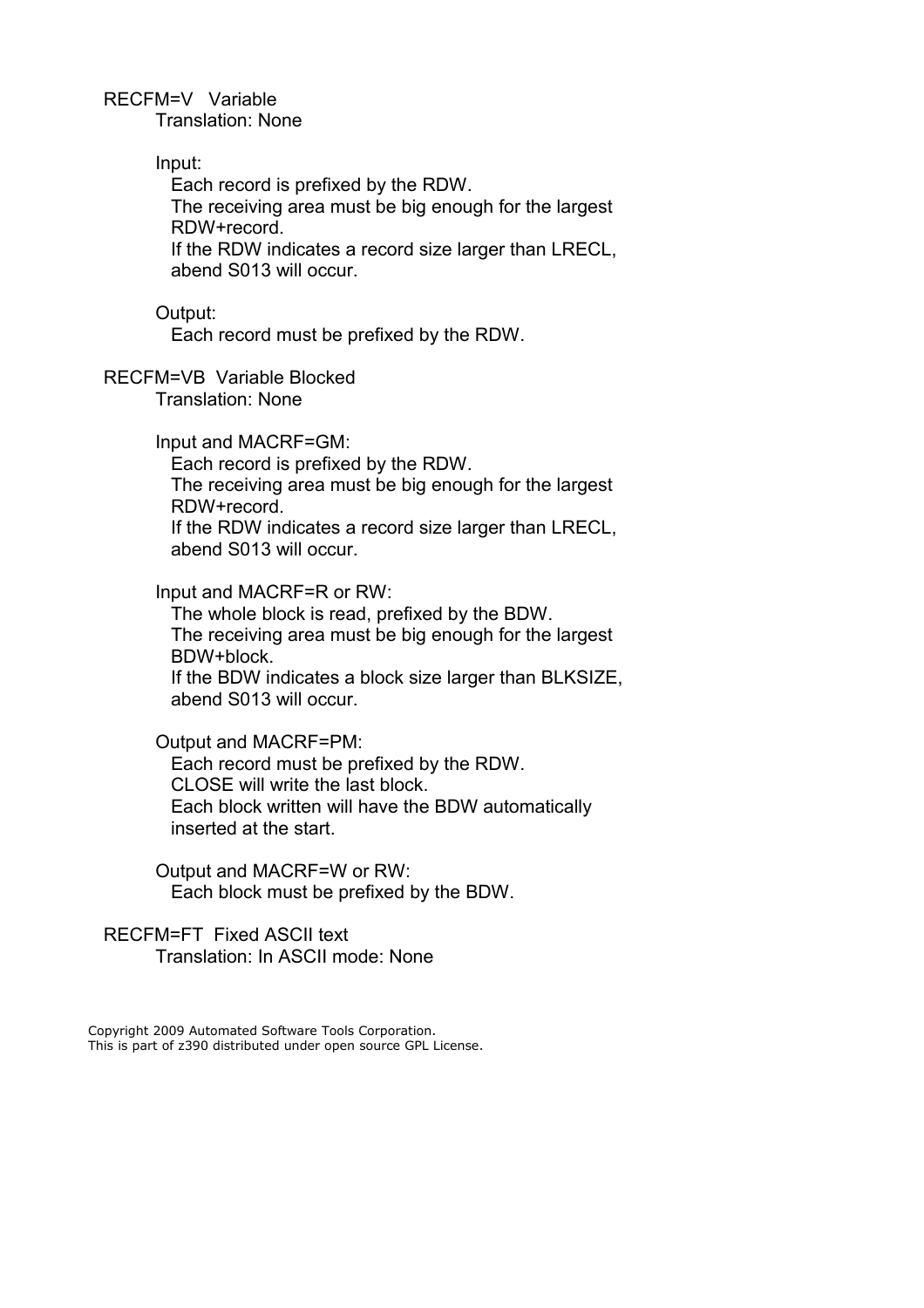: For non-ASCII input ASCII chars are translated to EBCDIC after being read.

 : For non-ASCII mode output EBCDIC chars are translated to ASCII before being written, this is an internal function and does not affect the record in storage. Non-EBCDIC chars may be translated to X'00'.

#### Input:

 The file is assumed to be in conventional ASCII format, with each record ending in CRLF.

CRLF is never read as part of the record.

 If the record is shorter than LRECL, then trailing blanks are inserted.

EODAD is invoked when all bytes have been read.

Output:

 CRLF is inserted at the end of each record after trailing blanks are stripped.

#### RECFM=VT Variable ASCII text

Translation: In ASCII mode: None

: For non-ASCII input

 ASCII chars are translated to EBCDIC after being read.

 : For non-ASCII mode output EBCDIC chars are translated to ASCII before being written, this is an internal function and does not affect the record in storage. Non-EBCDIC chars may be translated to X'00'.

Input:

 The file is assumed to be in conventional ASCII format, with each record ending in CRLF. CRLF is never read as part of the record. Each record is prefixed with the RDW. EODAD is invoked when all bytes have been read. The receiving area must be big enough for the largest RDW+record.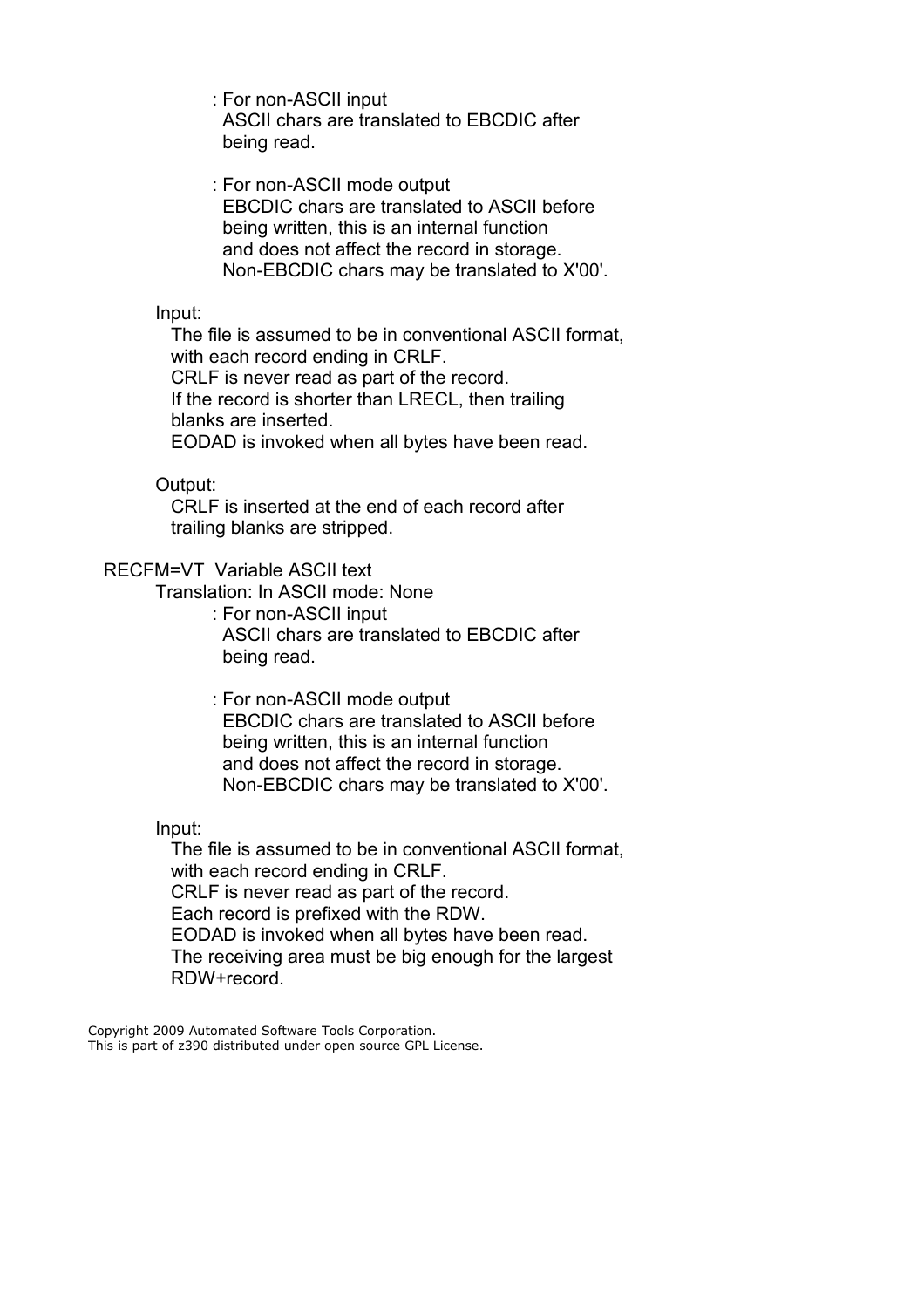If the RDW indicates a record size larger than LRECL, abend S013 will occur.

Output:

 Each record must be prefixed with the RDW. CRLF is inserted at the end of each record after trailing blanks are stripped. Note: The RDW is not written.

RECORD DSECT=DCBREC Type=A Default=0 (undefined) Can this be set in the DCB prior to OPEN: Yes Can this be set in the DCB after OPEN : Yes

 Supplies the default I/O area which can be overridden on the GET/PUT/READ/WRITE Macros. If omitted, then the I/O area must be specified on the GET/PUT/READ/WRITE Macros.

LRECL DSECT=DCBLRECLF Type=F Default=0 Can this be set in the DCB prior to OPEN: Yes Can this be set in the DCB after OPEN : Yes

 The field DCBLRECL (Type=H) is retained for compatibility. Maximum value is 2G-1.

 For RECFM=F or FB, sets the record size. For all other RECFM, sets the maximum record size.

 For RECFM=F, LRECL=0 is valid, provided that BLKSIZE is set. For RECFM=FB, LRECL must be a multiple of BLKSIZE. For variable records, include 4 for the RDW.

BLKSIZE DSECT=DCBBLKSIF Type=F Default=0 Can this be set in the DCB prior to OPEN: Yes Can this be set in the DCB after OPEN : Yes

 The field DCBBLKSI (Type=H) is retained for compatability. Maximum value is 2G-1.

 LRECL and BLKSIZE cannot both be zero. For RECFM=F sets the record size if LRECL=0. For RECFM=FB, sets the block size and LRECL must be a

Copyright 2009 Automated Software Tools Corporation. This is part of z390 distributed under open source GPL License.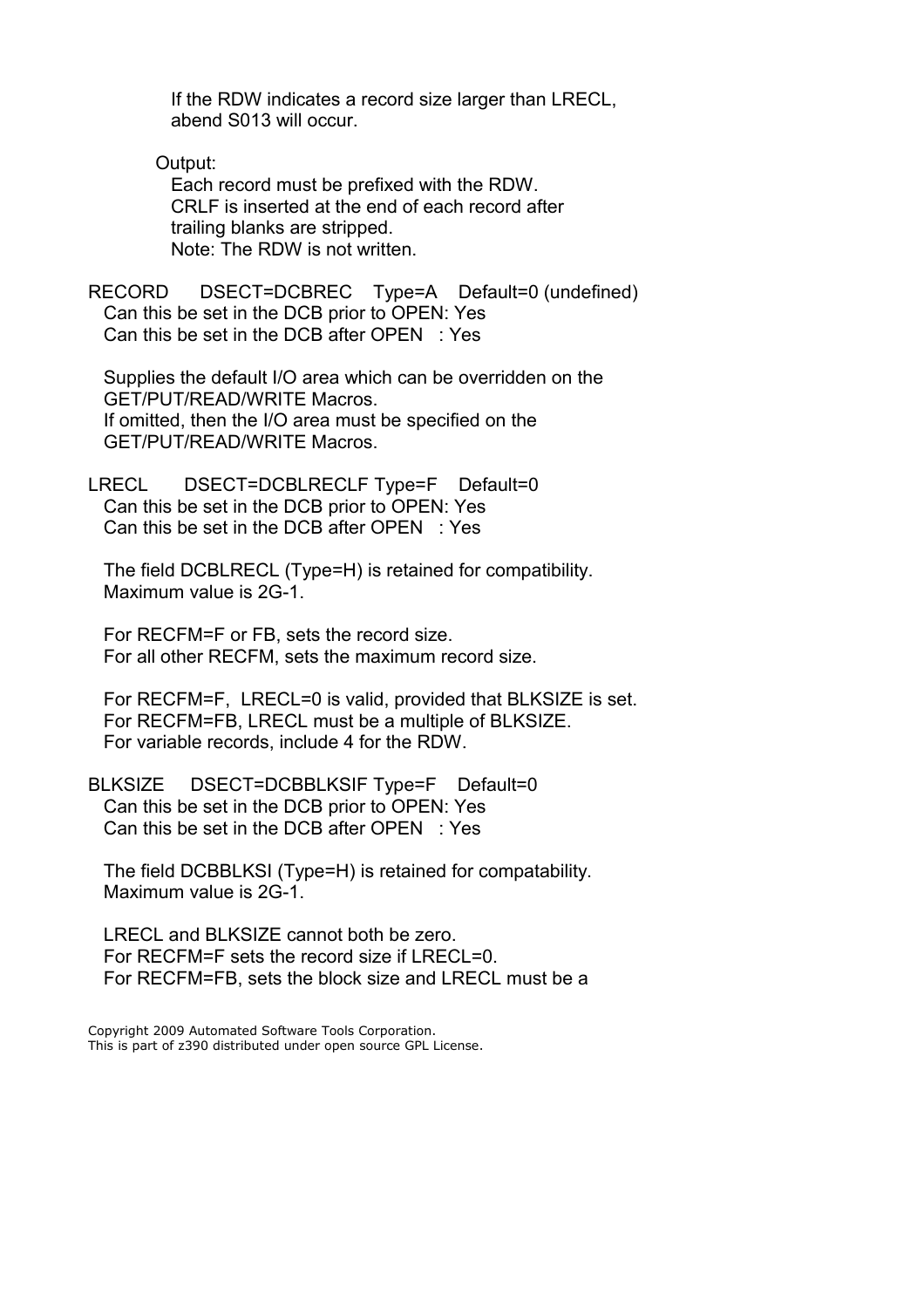multiple of BLKSIZE. For RECFM=VB, BLKSIZE must be at least 4 greater than LRECL. For all other RECFM, sets the maximum block size.

DCBE DSECT=DCBDCBE Type=A Default=0 (undefined) Can this be set in the DCB prior to OPEN: Yes Can this be set in the DCB after OPEN : Yes

 The DCBE is a control block defined by the DCBE macro. When defined, the addresses of the end-of-file (EODAD) and the I/O error routine (SYNAD) may be defined.

When set, these addresses override the DCB EODAD and SYNAD parameters.

The DSECT IHADCBE maps the DCBE control block.

 The DCBE macro is DCBE EODAD=,SYNAD= with both parameters defaulting to 0 (undefined).

EODAD DSECT=DCBEODAD Type=A Default=0 (undefined) Can this be set in the DCB prior to OPEN: Yes Can this be set in the DCB after OPEN : Yes

 The address of the end-of-file routine. This may be overidden if DCBE is coded.

 If a further GET is done after end-of-file, then the program is terminated.

SYNAD DSECT=DCBSYNAD Type=A Default=0 (undefined) Can this be set in the DCB prior to OPEN: Yes Can this be set in the DCB after OPEN : Yes

 The address of the uncorrectable I/O error routine. This may be overridden if DCBE is coded.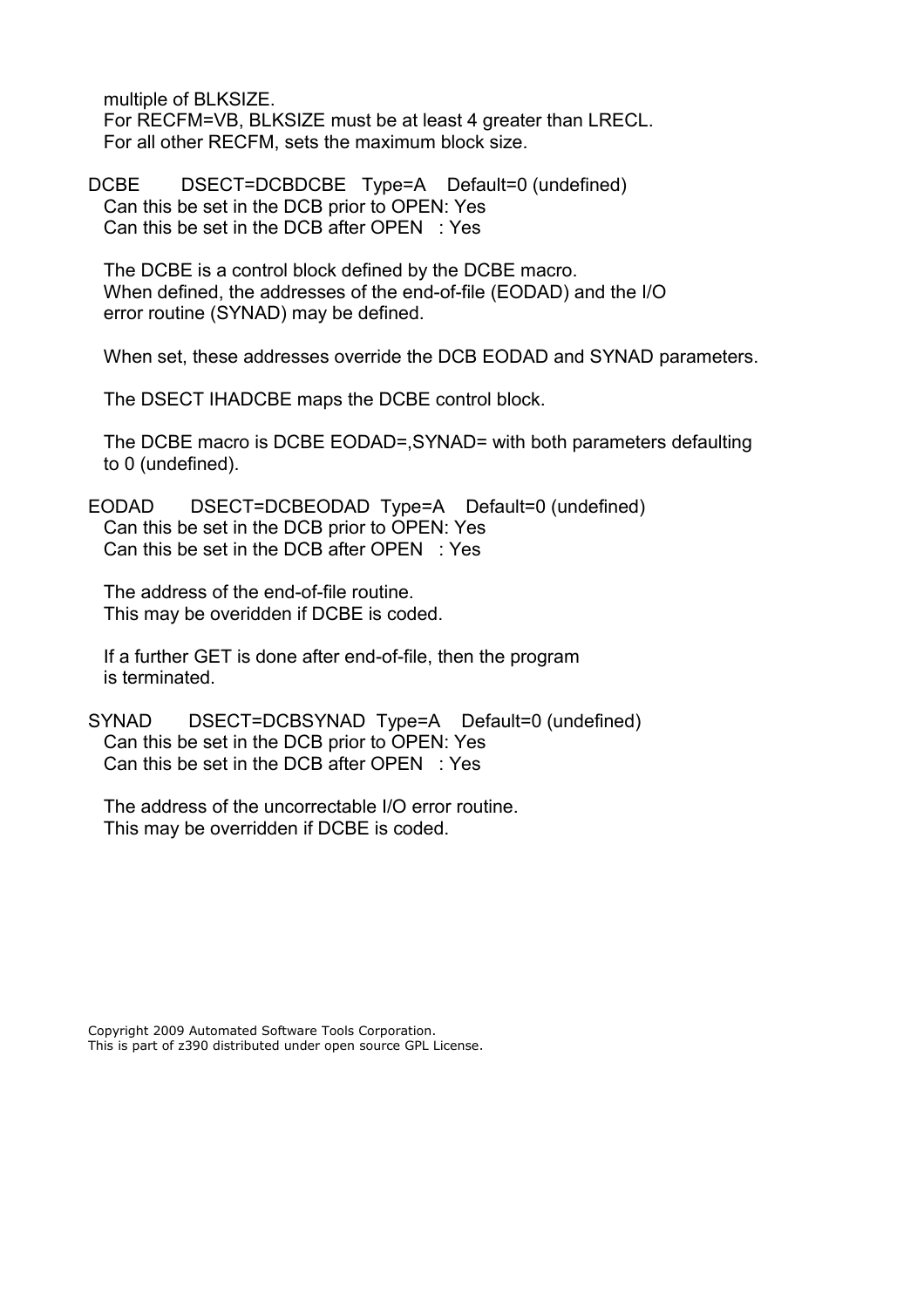## <span id="page-10-1"></span>**DTFSD**

VSE only.

DTFSD maps to the standard DCB as follows:

```
label DTFSD BLKSIZE=n,EOFADDR=
```
label DCB DSORG=PS, EODAD=, Maps from EOFADDR RECFM=F, DDNAME=, label if it exists, otherwise blanks MACRF=RW, SYNAD=0, BLKSIZE=, Maps from BLKSIZE LRECL=, Maps from BLKSIZE DCBE=0. RECORD=0, DSNAME=0

## <span id="page-10-0"></span>**DTFPR**

```
VSE only.
DTFPR maps to the standard DCB as follows:
```
label DTFPR BLKSIZE=n

label DCB DSORG=PS, EODAD=0, RECFM=F, DDNAME=, label if it exists, otherwise blanks MACRF=RW, SYNAD=0, BLKSIZE=, Maps from BLKSIZE LRECL=, Maps from BLKSIZE DCBE=0. RECORD=0, DSNAME=0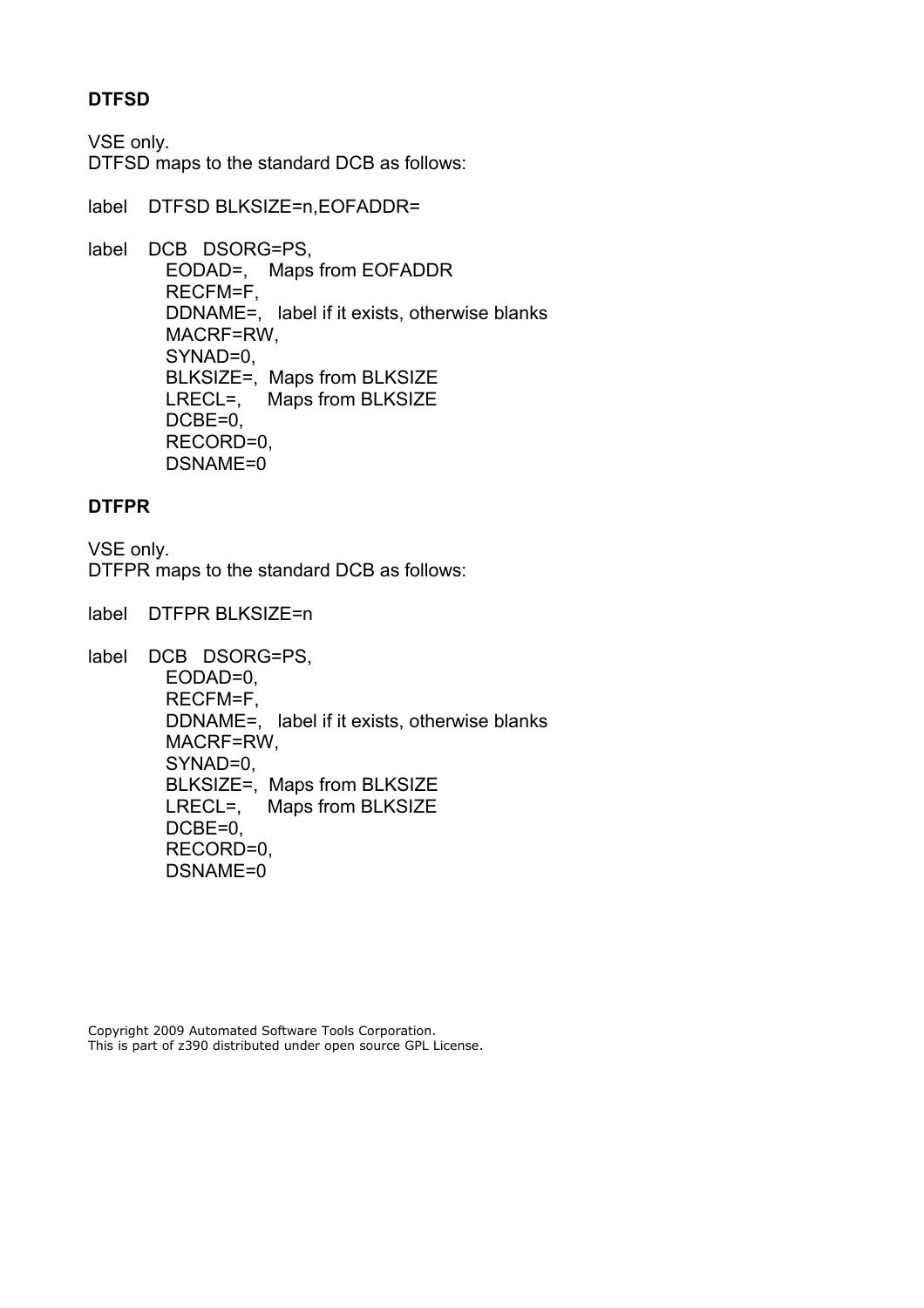#### <span id="page-11-0"></span>**I/O Macros syntax**

General syntax definitions:

| dcbname  | the label on the DCB macro.                              |
|----------|----------------------------------------------------------|
| reg      | general register, avoid 0, 1, 14 or 15.                  |
| type     | INPUT, OUTPUT or UPDATE (default is INPUT).              |
| ioarea   | label of the I/O area for the record to be read/written. |
| decbname | internal or external DECB for controlling READ/WRITE.    |
| rel      | relative record number.                                  |
| rba      | relative byte address.                                   |

Continuation characters have been omitted.

## <span id="page-11-1"></span>**OPEN**

Open one or more files.

 Syntax: Open one file for INPUT OPEN dcbname,MF=E

 Open one file for non-INPUT OPEN (dcbname,type),MF=E

 Open multiple files OPEN (dcbname1,type,dcbname2,type),MF=E

 The same, using register notation OPEN ((reg),type),MF=E OPEN ((reg1),type,(reg2),type),MF=E

 The List form may be used with MF=L to generate a parameter list. The last entry has the top bit on. Parameters of the form (regn) are not permitted with MF=L.

 Register Usage: R0 = Flags R1 = DCB addresses

 Abends: S013 OPEN failed and no SYNAD exit provided

Copyright 2009 Automated Software Tools Corporation. This is part of z390 distributed under open source GPL License.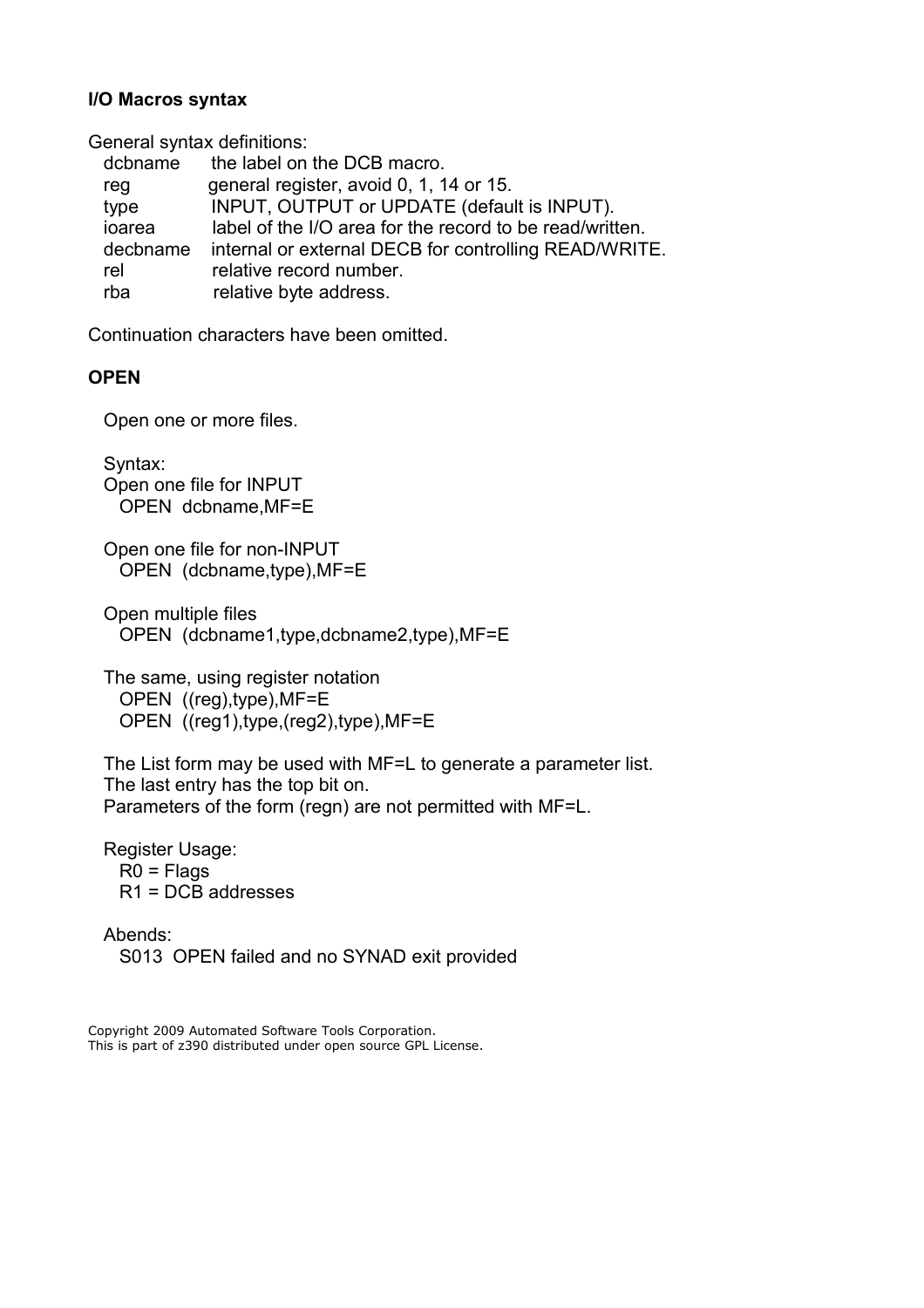## <span id="page-12-1"></span>**OPEN (VSE)**

 VSE only. Open one or more files for UPDATE.

 Syntax: OPEN dtfname OPEN (dtfname1,dtfname2,...)

 Register Usage: R0 = Flags R1 = DTF addresses

 Abends: S013 OPEN failed and no SYNAD exit provided

## <span id="page-12-0"></span>**CLOSE**

Close one or more files.

 Syntax: Close one file CLOSE dcbname,MF=E

 Close multiple files CLOSE (dcbname1,,dcbname2),MF=E

 The same, using register notation CLOSE ((reg1)),MF=E CLOSE ((reg1),,(reg2)),MF=E

 The List form may be used with MF=L to generate a parameter list. The last entry has the top bit on. Parameters of the form (regn) are not permitted with MF=L.

 Register Usage: R1 = DCB addresses

 Abends: S013 CLOSE failed and no SYNAD exit provided

Copyright 2009 Automated Software Tools Corporation. This is part of z390 distributed under open source GPL License.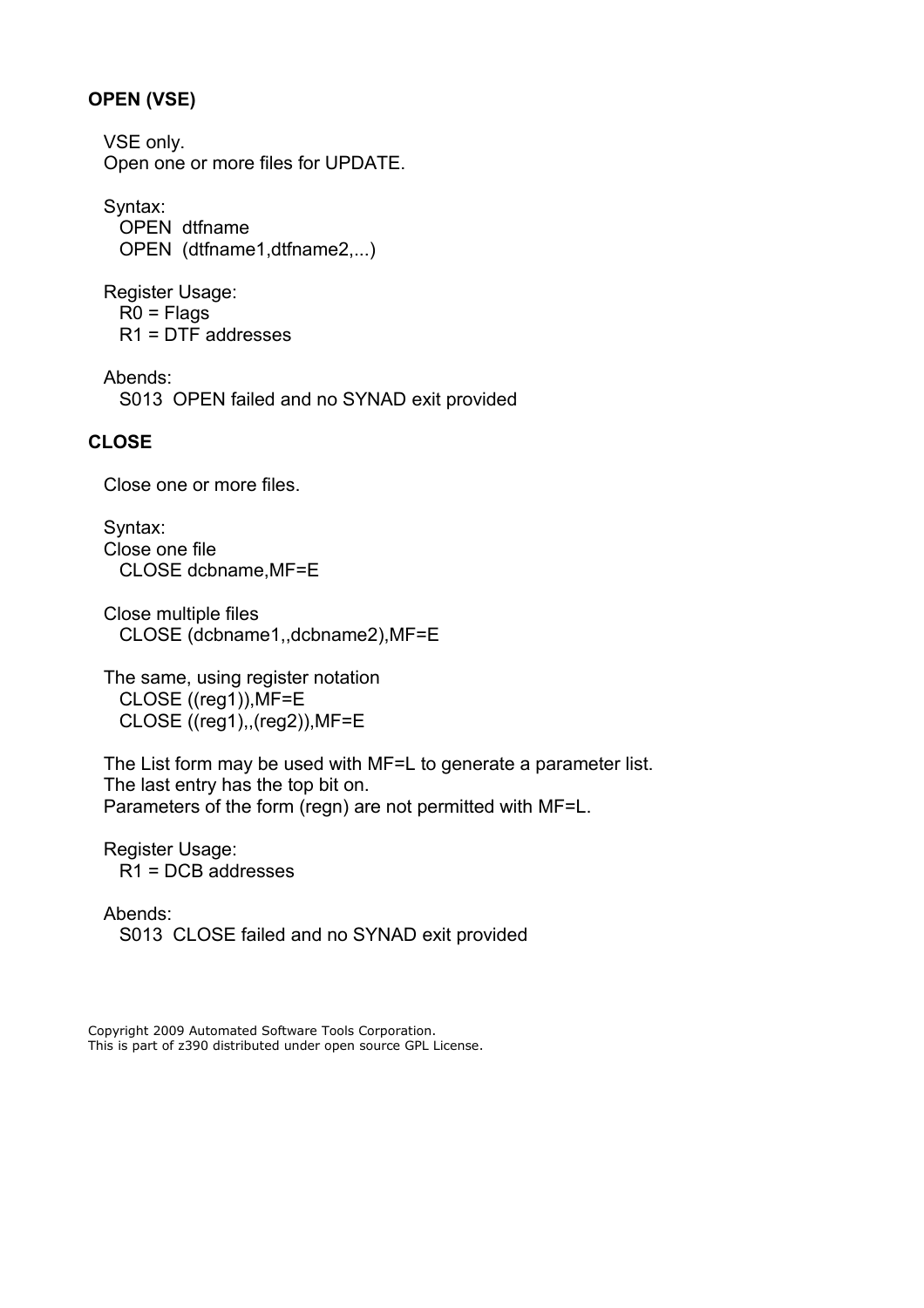## <span id="page-13-1"></span>**CLOSE (VSE)**

 VSE only. Close one or more files.

 Syntax: CLOSE (dtfname1,dtfname2,...)

 Register Usage: R1 = DTF addresses

 Abends: S013 CLOSE failed and no SYNAD exit provided

## <span id="page-13-0"></span>**GET**

Read a sequential record.

Syntax:

 Read a record into an I/O area supplied on DCB RECORD=ioarea GET dcbname

 Read a record into an I/O area GET dcbname,ioarea

 The same, using register notation GET (reg) GET (reg1),(reg2)

 Register Usage: R0 = ioarea R1 = DCB address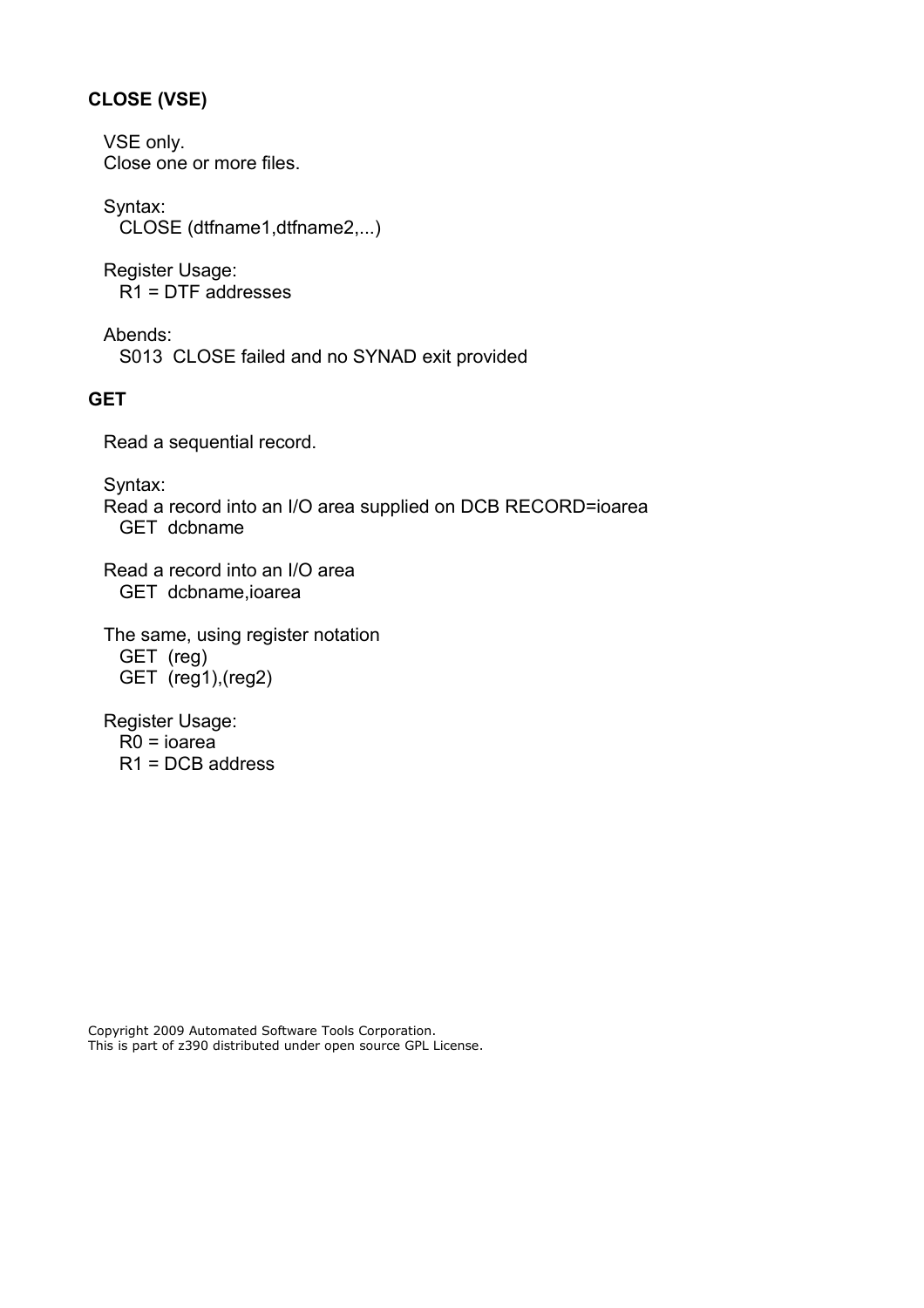## <span id="page-14-1"></span>**PUT**

Write a sequential record.

Syntax:

 Write a record from an I/O area supplied on the DCB RECORD=ioarea PUT dcbname

 Write a record from an I/O area PUT dcbname,ioarea

 The same, using register notation PUT (reg) PUT (reg1),(reg2)

 Register Usage: R0 = ioarea

R1 = DCB address

## <span id="page-14-0"></span>**READ**

Read a block from a file.

Notes:

- 1) If EODAD or SYNAD result from the READ, they will only be processed by the CHECK macro.
- 2) If the decbname parameter is specified in register notation, no internal DECB is generated. It is the programmer's responsibilty to create and address the 16-byte DECB.

Syntax:

 Read a block using an internal DECB, into an I/O area supplied on the DCB RECORD=ioarea READ decbname,,dcbname

 Read a block using an internal DECB into an I/O area. The I/O area must be at least as large as DCB BLKSIZE READ decbname,,dcbname,ioarea

Copyright 2009 Automated Software Tools Corporation. This is part of z390 distributed under open source GPL License.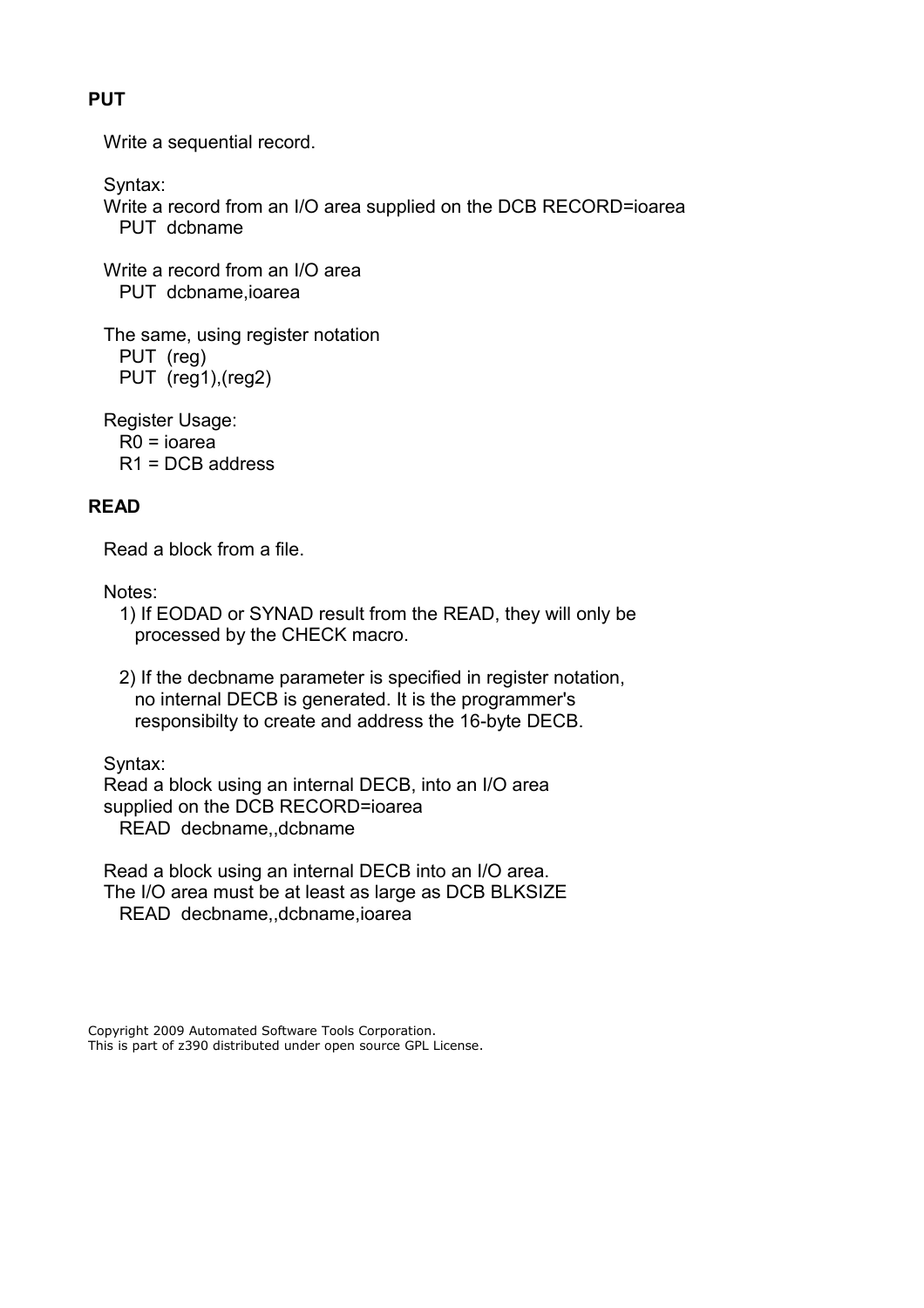The same, using register notation READ (reg1),,(reg2) READ (reg1),,(reg2),(reg3)

Register Usage: R0 = DCB and ioarea addresses...saved R1 = DECB address R15= DCB address

### <span id="page-15-0"></span>**WRITE**

Write a block to a file.

Notes:

- 1) If SYNAD results from the WRITE, it will only be processed by the CHECK macro.
- 2) If the decbname parameter is specified in register notation, no internal DECB is generated. It is the programmer's responsibility to create and address the 16-byte DECB.

Syntax:

 Write a block using an internal DECB, from an I/O area supplied on the DCB RECORD=ioarea WRITE decbname,,dcbname

 Write a block using an internal DECB from an I/O area WRITE decbname,,dcbname,ioarea

 The same, using register notation WRITE (reg1),,(reg2) WRITE (reg1),,(reg2),(reg3)

 Register Usage: R0 = DCB and ioarea addresses...saved R1 = DECB address R15= DCB address

Copyright 2009 Automated Software Tools Corporation. This is part of z390 distributed under open source GPL License.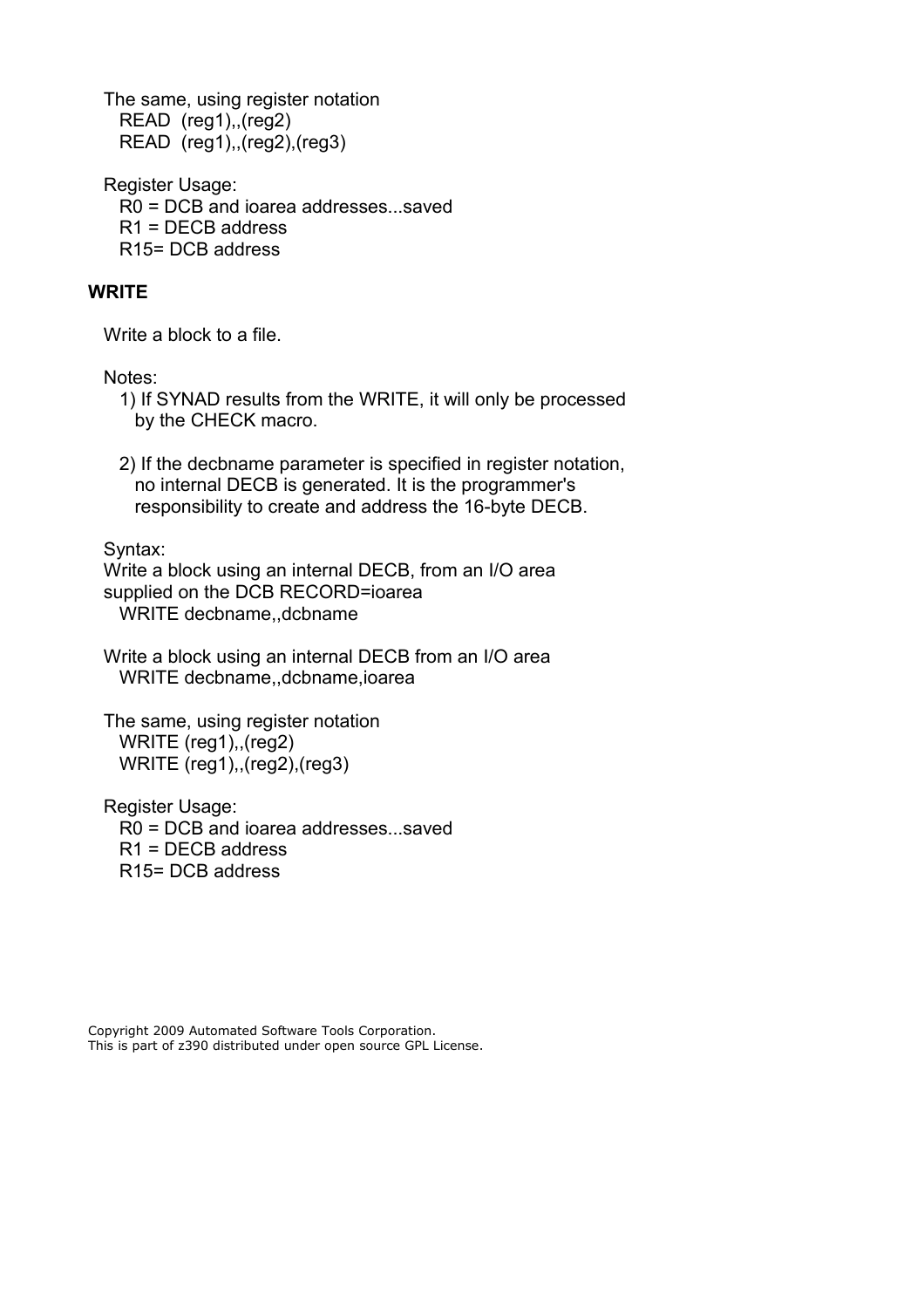## <span id="page-16-1"></span>**CHECK**

 Process EODAD or SYNAD on READ. Process SYNAD on WRITE.

 Syntax: CHECK decbname

 The same, using register notation CHECK (reg)

 Register Usage: R1 = DECB address

 Abends: S013 READ/WRITE failed and no SYNAD exit provided

#### <span id="page-16-0"></span>**POINT**

Position pointer for next READ or WRITE

#### Notes:

- 1) When register notation is used for rba or rel, the register points to a field containing the value.
- 2) rel is a fullword, maximum value 2,147,483,647 (2G) rel is multiplied by BLKSIZE to get the rba.
- 3) rba is signed 64-bit, maximum value...very big.

#### Syntax:

 Point to a record using relative record number POINT dcbname,rel

 The same, using register notation POINT (reg1),(reg2) POINT (reg1),,RBA=(reg2)

Point to a record using relative byte address POINT dcbname,,RBA=rba

Copyright 2009 Automated Software Tools Corporation. This is part of z390 distributed under open source GPL License.